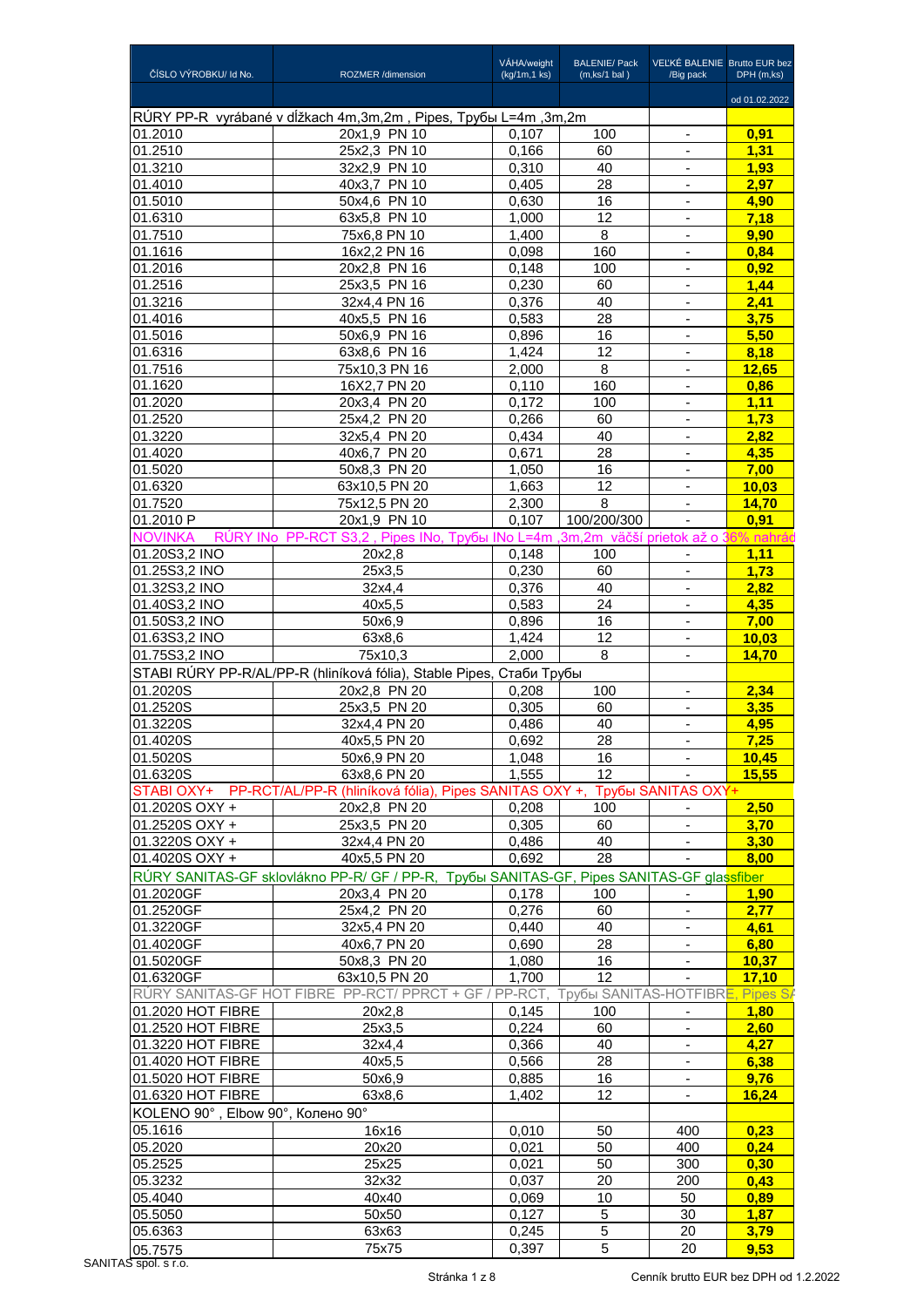| ČÍSLO VÝROBKU/ Id No.                    | ROZMER /dimension                                       | VÁHA/weight<br>(kg/1m,1 ks) | <b>BALENIE/ Pack</b><br>(m, ks/1 bal) | VEĽKÉ BALENIE Brutto EUR bez<br>/Big pack | DPH (m,ks)    |
|------------------------------------------|---------------------------------------------------------|-----------------------------|---------------------------------------|-------------------------------------------|---------------|
|                                          |                                                         |                             |                                       |                                           | od 01.02.2022 |
| KOLENO I 90°, Elbow I 90°, Колено I 90°  |                                                         |                             |                                       |                                           |               |
| 02.2020<br>02.2525                       | 20x20<br>25x25                                          | 0,014<br>0,020              | 50<br>50                              | 400<br>200                                | 0,26<br>0,35  |
| 02.3232                                  | 32x32                                                   | 0.033                       | 20                                    | 100                                       | 0,58          |
| KOLENO 45°, Elbow 45°, Колено 45°        |                                                         |                             |                                       |                                           |               |
| 03.1616                                  | 16x16                                                   | 0.010                       | 50                                    | 400                                       | 0,25          |
| 03.2020                                  | 20x20                                                   | 0,013                       | 50                                    | 400                                       | 0,30          |
| 03.2525                                  | 25x25                                                   | 0.017                       | 50                                    | 300                                       | 0,41          |
| 03.3232                                  | 32x32                                                   | 0,031                       | 20                                    | 100                                       | 0,67          |
| 03.4040                                  | 40x40                                                   | 0,054                       | 5                                     | 70                                        | 1,38          |
| 03.5050                                  | 50x50                                                   | 0,097                       | 5                                     | 50                                        | 2,23          |
| 03.6363                                  | 63x63                                                   | 0,190                       | 5                                     | 20                                        | 4,20          |
| KOLENO I 45°, Elbow I-45°, Колено I -45° |                                                         |                             |                                       |                                           |               |
| 21.2020                                  | 20x20                                                   | 0,015                       | 10                                    | 100                                       | 0,34          |
| 21.2525                                  | 25x25                                                   | 0,023                       | 10                                    | 100                                       | 0,39          |
| T-KUS, Tee, Тройник<br>04.1616           | 16x16x16                                                |                             | 50                                    |                                           | 1,56          |
| 04.2020                                  | 20x20x20                                                | 0.010<br>0,024              | 50                                    | 400<br>400                                | 0,29          |
| 04.2525                                  | 25x25x25                                                | 0,033                       | 50                                    | 200                                       | 0,37          |
| 04.3232                                  | 32x32x32                                                | 0.051                       | 20                                    | 100                                       | 0,62          |
| 04.4040                                  | 40x40x40                                                | 0,086                       | 10                                    | 50                                        | 1,44          |
| 04.5050                                  | 50x50x50                                                | 0,151                       | 5                                     | 30                                        | 2,51          |
| 04.6363                                  | 63x63x63                                                | 0,310                       | 5                                     | 15                                        | 4,18          |
| 04.7575                                  | 75x75x75                                                | 0,506                       | 5                                     | 15                                        | 9.15          |
|                                          | T-KUS REDUKOVANÝ, Tee-reduced, Тройник редукционный     |                             |                                       |                                           |               |
| 04.2016                                  | 20x16x20                                                | 0,020                       | 50                                    | 200                                       | 0,40          |
| 04.202520                                | 20x25x20                                                | 0,040                       | 50                                    | 200                                       | 0,58          |
| 04.252020<br>04.252520                   | 25x20x20                                                | 0,038                       | 50                                    | 200                                       | 0,58          |
| 04.2520                                  | 25x25x20<br>25x20x25                                    | 0,036<br>0,037              | 50<br>50                              | 200<br>200                                | 0,58<br>0.41  |
| 04.252025 l                              | 25x20x251                                               | 0,045                       | 20                                    | 200                                       | 0,41          |
| 04.3220                                  | 32x20x32                                                | 0,048                       | 20                                    | 100                                       | 0,68          |
| 04.3225                                  | 32x25x32                                                | 0,047                       | 20                                    | 100                                       | 0,75          |
| 04.4020                                  | 40x20x40                                                | 0,083                       | 10                                    | 50                                        | 1,83          |
| 04.4025                                  | 40x25x40                                                | 0,080                       | 10                                    | 50                                        | 1,83          |
| 04.4032                                  | 40x32x40                                                | 0,084                       | 10                                    | 50                                        | 2,03          |
| 04.5032                                  | 50x32x50                                                | 0,137                       | 5                                     | 30                                        | 2,49          |
| 04.5040                                  | 50x40x50                                                | 0,141                       | $\overline{5}$<br>5                   | $\overline{30}$                           | 3,02          |
| 04.6332                                  | 63x32x63                                                | 0,310                       |                                       | 15                                        | 5,63          |
| 04.6340                                  | 63x40x63                                                | 0,300                       | 5                                     | 15                                        | 5,65          |
| 04.6350                                  | 63x50x63                                                | 0,305                       | 5                                     | 15                                        | 5,75          |
| NÁTRUBOK, Socket, Муфта<br>06.1616       | 16x16                                                   | 0,010                       | 50                                    | $\sim$                                    | 0,18          |
| 06.2020                                  | 20x20                                                   | 0,011                       | 50                                    | 800                                       | 0,20          |
| 06.2525                                  | 25x25                                                   | 0,014                       | 50                                    | 500                                       | 0,26          |
| 06.3232                                  | 32x32                                                   | 0,027                       | 20                                    | 200                                       | 0,35          |
| 06.4040                                  | 40x40                                                   | 0,043                       | 20                                    | 100                                       | 0,99          |
| 06.5050                                  | 50x50                                                   | 0,059                       | 10                                    | 80                                        | 1,61          |
| 06.6363                                  | 63x63                                                   | 0,125                       | 5                                     | 40                                        | 2,38          |
| 06.7575                                  | 75x75                                                   | 0,217                       | 5                                     | 40                                        | 5,88          |
|                                          | NÁTRUBOK REDUKOVANÝ, Socket-reduced, Муфта переходная   |                             |                                       |                                           |               |
| 06.2016                                  | 20x16                                                   | 0,060                       | 50                                    |                                           | 0,28          |
| 06.2520<br>06.3220                       | 25x20<br>32x20                                          | 0,014                       | 50<br>20                              | 300<br>200                                | 0,28          |
| 06.3225                                  | 32x25                                                   | 0,020<br>0,021              | 20                                    | 200                                       | 0,33<br>0,36  |
| 06.4032                                  | 40x32                                                   | 0,031                       | 20                                    | 100                                       | 1,48          |
| 06.5032                                  | 50x32                                                   |                             |                                       | 100                                       | 1,51          |
| 06.5040                                  | 50x40                                                   | 0,052<br>0,060              | 10<br>10                              | 80                                        | 1,63          |
| 06.6350                                  | 63x50                                                   | 0,114                       | 5                                     | 40                                        | 2,23          |
|                                          | NÁTRUBOK S VYPÚŠŤACÍM VENTILOM, socket with drain valve |                             |                                       |                                           |               |
| 06.2020                                  | 20x20                                                   | 0,063                       | 10                                    | 20                                        | 5,00          |
| 06.2525                                  | 25x25                                                   | 0,061                       | 5                                     | 15                                        | 5,25          |
| 06.32321                                 | 32x32                                                   | 0,073                       | 5                                     | 10                                        | 5,40          |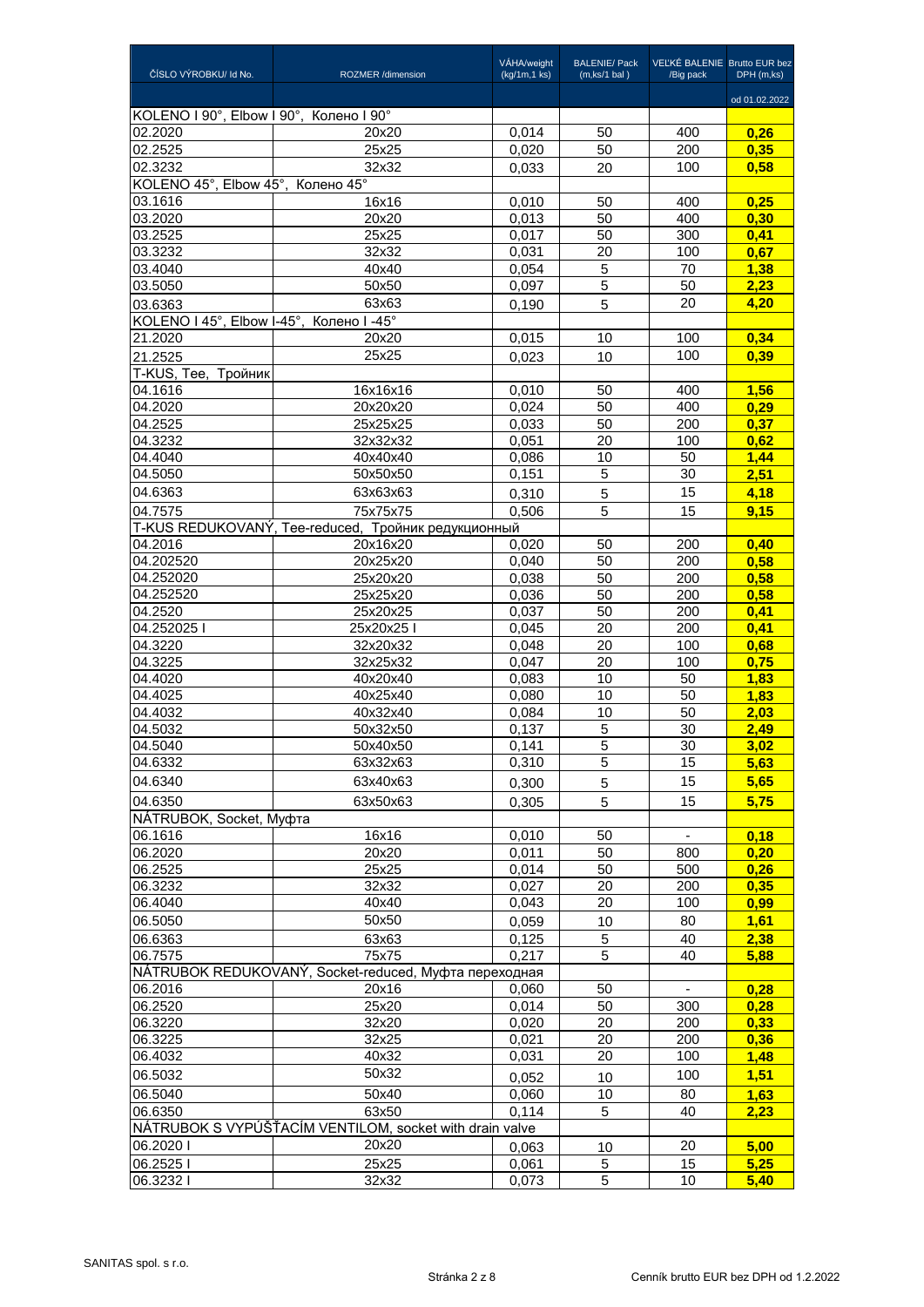| ČÍSLO VÝROBKU/ Id No.                                            | ROZMER /dimension                                                                                    | VÁHA/weight<br>(kg/1m,1 ks) | <b>BALENIE/ Pack</b><br>(m, ks/1 bal) | VEĽKÉ BALENIE Brutto EUR bez<br>/Big pack | DPH (m,ks)      |
|------------------------------------------------------------------|------------------------------------------------------------------------------------------------------|-----------------------------|---------------------------------------|-------------------------------------------|-----------------|
|                                                                  |                                                                                                      |                             |                                       |                                           | od 01.02.2022   |
| REDUKCIA, Reducer, Редукция                                      |                                                                                                      |                             |                                       |                                           |                 |
| 07.2016                                                          | 20x16                                                                                                | 0,01                        | 10                                    | $\overline{\phantom{a}}$                  | 0,25            |
| 07.2520                                                          | 25x20<br>32x20                                                                                       | 0,011<br>0,013              | 10<br>10                              | 500<br>300                                | 0,26<br>0,32    |
| 07.3220                                                          |                                                                                                      |                             |                                       |                                           |                 |
| 07.3225<br>07.4020                                               | 32x25<br>40x20                                                                                       | 0,015                       | 10                                    | 300                                       | 0,35            |
|                                                                  |                                                                                                      | 0,024                       | 20                                    | 100                                       | 0,49            |
| 07.4025                                                          | 40x25                                                                                                | 0,021                       | 10                                    | 50                                        | 0,56            |
| 07.4032                                                          | 40x32                                                                                                | 0,026                       | 10                                    | 50                                        | 0,58            |
| 07.5032                                                          | 50x32                                                                                                | 0,032                       | 10                                    | 50                                        | 1,02            |
| 07.5040                                                          | 50x40                                                                                                | 0,041                       | 10                                    | 50                                        | 1,04            |
| 07.6332                                                          | 63x32                                                                                                | 0,073                       | 10                                    | $\blacksquare$                            | 1,24            |
| 07.6340                                                          | 63x40                                                                                                | 0,081                       | 10                                    | $\overline{\phantom{a}}$                  | 1,91            |
| 07.6350                                                          | 63x50                                                                                                | 0,090                       | 10                                    | $\overline{\phantom{a}}$                  | 2,03            |
| 07.7563                                                          | 75x63                                                                                                | 0,164                       | 10                                    |                                           | 3,70            |
|                                                                  | MONTÁŽNY PRVOK PRE NÁSTENKY, Assembling element for wall,                                            |                             |                                       | Монтажный элемент                         |                 |
| 08.0150                                                          | 150                                                                                                  | 0,050                       | 1                                     | 100                                       | 0.99            |
|                                                                  | NÁSTENKA, Wall-mounted elbow, Настенное колено                                                       |                             |                                       |                                           |                 |
| 09.1620                                                          | 16X1/2"                                                                                              | 0,070                       | 50                                    | $\sim$                                    | 2,30            |
|                                                                  |                                                                                                      |                             |                                       |                                           |                 |
| 09.2020                                                          | 20x1/2"<br>25x3/4"                                                                                   | 0,062                       | 50                                    | 250                                       | 2,30            |
| 09.2525                                                          |                                                                                                      | 0,088                       | 10                                    | 100                                       | 3,25            |
| 09.2520                                                          | 25x1/2"                                                                                              | 0,090                       | 10                                    | 100                                       | 2,67            |
|                                                                  | NÁSTENKA I, Wall-mounted elbow I, Настенное колено I                                                 |                             |                                       |                                           |                 |
| 19.2020                                                          | 20x1/2"                                                                                              | 0,061                       | 20                                    | 100                                       | 2.96            |
|                                                                  | NÁSTENKA PRIECHODZIA, Tee with tap connector, Настенный тройник с металл.резьбой вн <mark>ут.</mark> |                             |                                       |                                           |                 |
| 15.2020                                                          | 20x1/2"                                                                                              | 0,071                       | 10                                    | 100                                       | 3,41            |
|                                                                  | DG PRECHODKA PRE SADROKARTÓN, Adaptor for plasterboard, Переходник для гипсокарто <mark>на</mark>    |                             |                                       |                                           |                 |
| 29.2020                                                          | 20x1/2                                                                                               | 0,100                       | 1                                     | $\mathbf{r}$                              | 3,42            |
|                                                                  | ZÁSLEPKA PRE NÁSTENKU, End plug for wall-mounted elbow, Заглушка                                     |                             |                                       |                                           |                 |
|                                                                  | Modrá 1/2" - dlhá                                                                                    |                             |                                       |                                           |                 |
| 10.2000                                                          |                                                                                                      | 0,012                       | 50                                    | 500                                       | 0,38            |
| 10.2010                                                          | Červená 1/2"- dlhá                                                                                   | 0,012                       | 50                                    | 500                                       | 0,38            |
| 10.2020                                                          | Modrá 1/2"- krátka                                                                                   | 0,007                       | 20                                    | 200                                       | 0,25            |
| 10.2030                                                          | Červená 1/2"- krátka                                                                                 | 0,007                       | $\overline{20}$                       | $\overline{200}$                          | 0.25            |
|                                                                  | DG PRECHODKA PRIAMA, ZÁVIT VNÚTORNÝ, Adaptor Union-female thread w.met.ins., Переходная му           |                             |                                       |                                           |                 |
| 24.1620                                                          | 16x1/2"                                                                                              | 0,040                       | 20                                    | $\overline{\phantom{a}}$                  | 2,06            |
| 24.2020 A šesťhran                                               | 20x1/2"                                                                                              | 0,078                       | 20                                    | 200                                       | 3,00            |
| 24.2020 A1 osemhran                                              | 20x1/2"                                                                                              | 0,065                       | 20                                    | 200                                       | 2,23            |
| 24.2020 B šesťhran                                               | 20x1/2"                                                                                              | 0,044                       | 20                                    | 200                                       | 1,83            |
| 24.2520                                                          | 25x1/2"                                                                                              | 0,084                       | 20                                    | 100                                       | 2,83            |
| 24.2520 B                                                        | 25x1/2"                                                                                              | 0,046                       | 20                                    | 100                                       | 2,43            |
| 24.2025                                                          | 20x3/4"                                                                                              | 0,098                       | 20                                    | 100                                       | 3,31            |
| 24.2025 B                                                        | 20x3/4"                                                                                              | 0,055                       | 20                                    | 100                                       | 1,80            |
| 24.2525 A šesťhran                                               | 25x3/4"                                                                                              | 0,096                       | 20                                    | 100                                       | 3,60            |
| 24.2525 B šesťhran                                               | 25x3/4"                                                                                              | 0,059                       | 20                                    | 100                                       | 2,40            |
|                                                                  |                                                                                                      |                             |                                       |                                           |                 |
| 24.3232 A šesťhran                                               | $32x1$ "                                                                                             | 0,139                       | 20                                    | 100                                       | 5,60            |
| 24.3232 B                                                        | $32x1$ "                                                                                             | 0,140                       | 20                                    | 100                                       | 5,00            |
| 24.4040                                                          | 40x5/4"                                                                                              | 0,271                       | 4                                     | $\overline{\phantom{a}}$                  | 13,17           |
| 24.5050                                                          | 50x6/4"                                                                                              | 0,372                       | $\overline{\mathbf{4}}$               | $\blacksquare$                            | 19,55           |
| 24.6363                                                          | 63x2"                                                                                                | 0,485                       | $\overline{2}$                        |                                           | 27,70           |
| 24.7575                                                          | 75x 2 1/2"                                                                                           | 0,485                       | $\overline{2}$                        |                                           | 50,70           |
|                                                                  | DG PRECHODKA PRIAMA, ZÁVIT VONKAJŠÍ, Adaptor Union-male thread w.met.ins.,                           |                             |                                       |                                           | Переходная муфт |
| 23.1620                                                          | 16x1/2"                                                                                              | 0,090                       | 20                                    |                                           | 2,30            |
| 23.2020 A šesťhran                                               | 20x1/2"                                                                                              | 0,069                       | 20                                    | 200                                       | 3,20            |
| 23.2020 A1 osemhran                                              | 20x1/2"                                                                                              | 0,050                       | 20                                    | 200                                       | 2,45            |
| 23.2020 B šesťhran                                               | 20x1/2"                                                                                              | 0,066                       | 20                                    | 200                                       | 2,05            |
| 23.2520                                                          | 25x1/2"                                                                                              | 0,074                       | 20                                    | 100                                       | 3,00            |
|                                                                  |                                                                                                      |                             |                                       |                                           |                 |
| 23.2520 B                                                        | 25x1/2"                                                                                              | 0,068                       | 20                                    | 100                                       | 2,06            |
| 23.2025                                                          | 20x3/4"                                                                                              | 0,102                       | 20                                    | 100                                       | 3,55            |
| 23.2025 B                                                        | 20x3/4"                                                                                              | 0,096                       | 20                                    | 100                                       | 3,20            |
|                                                                  | 25x3/4"                                                                                              | 0,105                       | 20                                    | 100                                       | 4,00            |
| 23.2525 A šesťhran                                               |                                                                                                      |                             | 20                                    | 100                                       | 3,20            |
|                                                                  | 25x3/4"                                                                                              | 0,098                       |                                       |                                           |                 |
|                                                                  | 25x1"                                                                                                | 0,174                       | 20                                    | 100                                       | 6,00            |
|                                                                  | 25x1"                                                                                                | 0,159                       | 20                                    | 100                                       | 6,00            |
| 23.2525 B šesťhran<br>23.2532<br>23.2532 l<br>23.3232 A sesthran | $32x1$ "                                                                                             |                             |                                       |                                           |                 |
| kov                                                              |                                                                                                      | 0,170                       | 20                                    | 100                                       | 6,44            |
| 23.3232 B šesťhran                                               | 32x1"                                                                                                | 0,170                       | 20                                    | 100                                       | 5,45            |
| 23.4040                                                          | 40x5/4"                                                                                              | 0,365                       | $\overline{\mathbf{4}}$               | $\blacksquare$                            | 14,10           |
| 23.5050                                                          | 50x6/4"                                                                                              | 0,389                       | $\overline{\mathbf{4}}$               | $\overline{\phantom{a}}$                  | 19,20           |
| 23.6363<br>SANITAS28075750.                                      | 63x2"<br>75x 2 1/2"                                                                                  | 0,555<br>1,19               | $\overline{2}$<br>$\overline{c}$      | ٠                                         | 26,00<br>53,70  |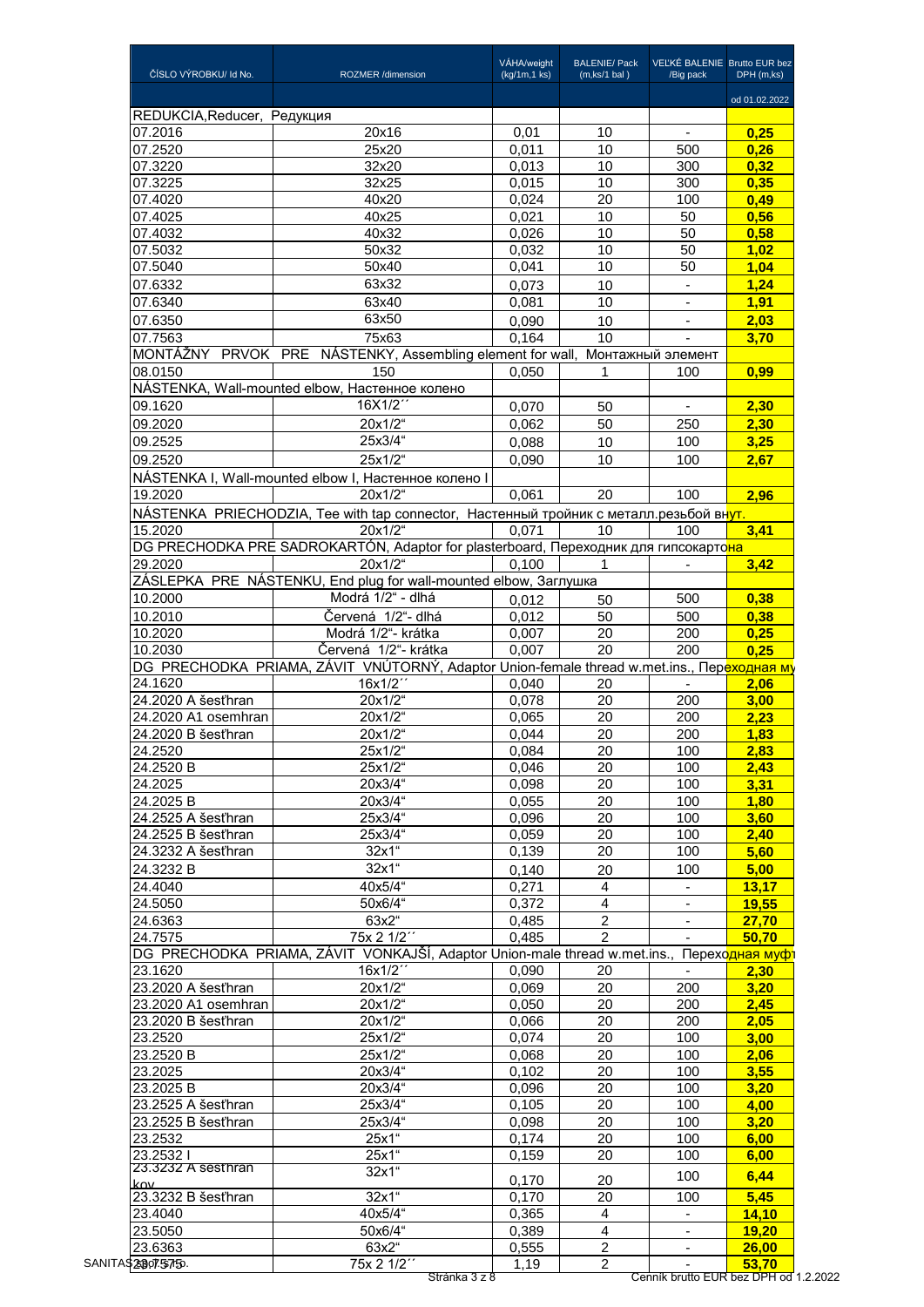| ČÍSLO VÝROBKU/ Id No. | ROZMER /dimension                                                                                              | VÁHA/weight<br>(kg/1m,1 ks) | <b>BALENIE/ Pack</b><br>(m, ks/1 bal) | VEĽKÉ BALENIE Brutto EUR bez<br>/Big pack | DPH (m,ks)     |
|-----------------------|----------------------------------------------------------------------------------------------------------------|-----------------------------|---------------------------------------|-------------------------------------------|----------------|
|                       |                                                                                                                |                             |                                       |                                           | od 01.02.2022  |
|                       | DG PRECHODKA KOLENOVÁ, ZÁVIT VNÚTORNÝ, Adaptor Elb.90°-female thread w.met.ins., Repexogr                      |                             |                                       |                                           |                |
| 26.2020 A             | 20x1/2"                                                                                                        | 0,085                       | 20                                    | 200                                       | 3,20           |
| 26.2020 B             | 20x1/2"                                                                                                        | 0,03                        | 20                                    | 200                                       | 2,57           |
| 26.2520               | 25x1/2"                                                                                                        | 0,087                       | 20                                    | 100                                       | 3,35           |
| 26.2520 B             | 25x1/2"                                                                                                        | 0,033                       | 20                                    | 100                                       | 2,58           |
| 26.2025               | 20x3/4"                                                                                                        | 0,114                       | 20                                    | 100                                       | 3,86           |
| 26.2025 B             | 20x3/4"                                                                                                        | 0,039                       | 20                                    | 100                                       | 3,60           |
| 26.2525 A             | 25x3/4"                                                                                                        | 0,112                       | 20                                    | 100                                       | 4,00           |
| 26.2525 B             | 25x3/4"                                                                                                        | 0,042                       | 20                                    | 100                                       | 3,55           |
| 26.3232               | $32x1$ "                                                                                                       | 0,158                       | 10                                    | 50                                        | 7,00           |
|                       | DG PRECHODKA KOLENOVÁ, ZÁVIT VONKAJŠÍ, Adaptor Elb.90°-male thread w.metal ins., <b>Переходно</b>              |                             |                                       |                                           |                |
| 25.2020 A             | 20x1/2"                                                                                                        | 0,076                       | 20                                    | 200                                       | 3,50           |
| 25.2020 B             | 20x1/2"                                                                                                        | 0,034                       | 20                                    | 200                                       | 2,85           |
| 25.2520               | 25x1/2"                                                                                                        | 0,081                       | 20                                    | 100                                       | 3,70           |
| 25.2520 B             | 25x1/2"                                                                                                        | 0,036                       | 20                                    | 100                                       | 2,90           |
| 25.2025               | 20x3/4"                                                                                                        | 0,119                       | 20                                    | 100                                       | 4,70           |
| 25.2025 B             | 20x3/4"                                                                                                        | 0,042                       | 20                                    | 100                                       | 4,00           |
| 25.2525 A             | 25x3/4"                                                                                                        | 0.117                       | 20                                    | 100                                       | 4,70           |
| 25.2525 B             | 25x3/4"                                                                                                        | 0.046                       | 20                                    | 100                                       | 4,00           |
| 25.3232               | 32x1"                                                                                                          | 0,190                       | 10                                    | 50                                        | 7.40           |
|                       | T-KUS S MS ZÁSTREKOM, ZÁVIT VNÚTORNÝ ,Adaptor Tee-female thread, Тройник с матрицей из лат                     |                             |                                       |                                           |                |
| 28.2020               | 20x1/2"x20                                                                                                     | 0,064                       | 20                                    | 100                                       | 2,45           |
| 28.2520               | 25x1/2"x25                                                                                                     | 0,074                       | 5                                     | 50                                        | 2,60           |
| 28.2525               | 25x3/4"x25                                                                                                     | 0,102                       | 5                                     | 50                                        | 3,30           |
| 28.3232               | 32x1"x32                                                                                                       | 0,185                       | 5                                     | 30                                        | 6,80           |
|                       | T-KUS S MS ZÁSTREKOM, ZÁVIT VONKAJŠÍ, Adaptor Tee-male thread, Тройник с матрицей из латунь                    |                             |                                       |                                           |                |
| 27.2020               | 20x1/2"x20                                                                                                     | 0,087                       | 20                                    | 100                                       | 3,40           |
| 27.2520               | 25x1/2"x25                                                                                                     | 0,093                       | 5                                     | 50                                        | 3,47           |
| 27.2525               | 25x3/4"x25                                                                                                     | 0,114                       | 5                                     | 50                                        | 4,30           |
| 27.3232               | 32x1"x32                                                                                                       | 0,214                       | 5                                     | 30                                        | 7,40           |
|                       | PRÍPOJKA - ŠRÓBENIE, Connection-union nut for water meter, Переходник с метал гайкой дл <mark>я водоизм</mark> |                             |                                       |                                           |                |
| 31.2020<br>31.2025    | 20x1/2"<br>20x3/4"                                                                                             | 0,039<br>0,054              | 20<br>20                              | $\overline{\phantom{a}}$                  | 2,00<br>2,65   |
| 31.2525               | 25x3/4"                                                                                                        | 0,057                       | 10                                    |                                           | 2.90           |
| 31.2532               | 25x1"                                                                                                          | 0,086                       | 5                                     |                                           | 3,95           |
| 31.3240               | 32x5/4"                                                                                                        | 0,140                       | 5                                     | $\blacksquare$                            | 5,50           |
|                       | ŠRÓBENIE VNÚTORNÉ, Brass coupling female thread, Резьбовое соединение внутренное                               |                             |                                       |                                           |                |
| 34.2020               | 20x1/2"                                                                                                        | 0,100                       | 5                                     |                                           | 4,80           |
| 34.2525               | 25x3/4"                                                                                                        | 0,160                       | 5                                     | $\qquad \qquad \blacksquare$              | 7,45           |
| 34.3232               | 32x1                                                                                                           | 0,190                       | 5                                     | $\blacksquare$                            | 12,00          |
| 34.4040               | 40x5/4"                                                                                                        | 0,320                       | $\mathbf{1}$                          |                                           | 15,00          |
| 34.5050               | 50x6/4"                                                                                                        | 0,480                       | 1                                     | $\overline{\phantom{a}}$                  | 24,00          |
| 34.6363               | 63x2"                                                                                                          | 0,820                       |                                       |                                           | 48,00          |
|                       | ŠRÓBENIE VONKAJŠIE, Brass coupling male thread, Резьбовое соединение наружное                                  |                             |                                       |                                           |                |
| 33.2020               | 20x1/2"                                                                                                        | 0,110                       | 5                                     |                                           | 6,50           |
| 33.2525<br>33.3232    | 25x3/4"<br>32x1                                                                                                | 0,190<br>0,250              | 5<br>5                                | $\overline{\phantom{a}}$                  | 9,90           |
| 33.4040               | 40x5/4"                                                                                                        |                             | 1                                     |                                           | 16,50<br>18,00 |
| 33.5050               | 50x6/4"                                                                                                        | 0,360<br>0,590              | 1                                     | $\overline{\phantom{a}}$                  | 28,00          |
| 33.6363               | 63x2"                                                                                                          | 1,370                       | 1                                     | $\blacksquare$                            | 52,50          |
|                       | NÁSTENNÝ KOMPLET, Wall complet, Настенный комплект                                                             |                             |                                       |                                           |                |
| 109.2020              | 20x1/2"                                                                                                        | 0,272                       | 1                                     | $\overline{\phantom{a}}$                  | 7,80           |
| 109.2525              | 25x1/2"                                                                                                        | 0,244                       | 1                                     |                                           | 10,00          |
|                       | ROZOBERATEĽNÝ SPOJ, Removable joint, Разборное соединение                                                      |                             |                                       |                                           |                |
| 123.2020              | 20                                                                                                             | 0,081                       | 20                                    | 100                                       | 4,85           |
| 123.2525              | 25                                                                                                             | 0,126                       | 10                                    | 100                                       | 6,70           |
| 123.3232              | 32                                                                                                             | 0,215                       | $\sqrt{5}$                            | 50                                        | 9,30           |
| 123.4040              | 40                                                                                                             | 0,322                       | 2                                     | $\frac{1}{2}$                             | 15,00          |
|                       | HRDLO S MATICOU KOVOVOU, Socket with nut, Переходник с накидной гайкой                                         |                             |                                       |                                           |                |
| 14.2020               | 20x1/2"                                                                                                        | 0,028                       | 20                                    | 100                                       | 1,90           |
| 14.2025               | $20x3/4$ "                                                                                                     | 0,043                       | $20\,$                                | 100                                       | 2,25           |
| 14.2532<br>14.3240    | 25x1"<br>32x5/4"                                                                                               | 0,070<br>0,110              | $10$<br>5                             | 50<br>30                                  | 3,30<br>4,80   |
|                       |                                                                                                                |                             |                                       |                                           |                |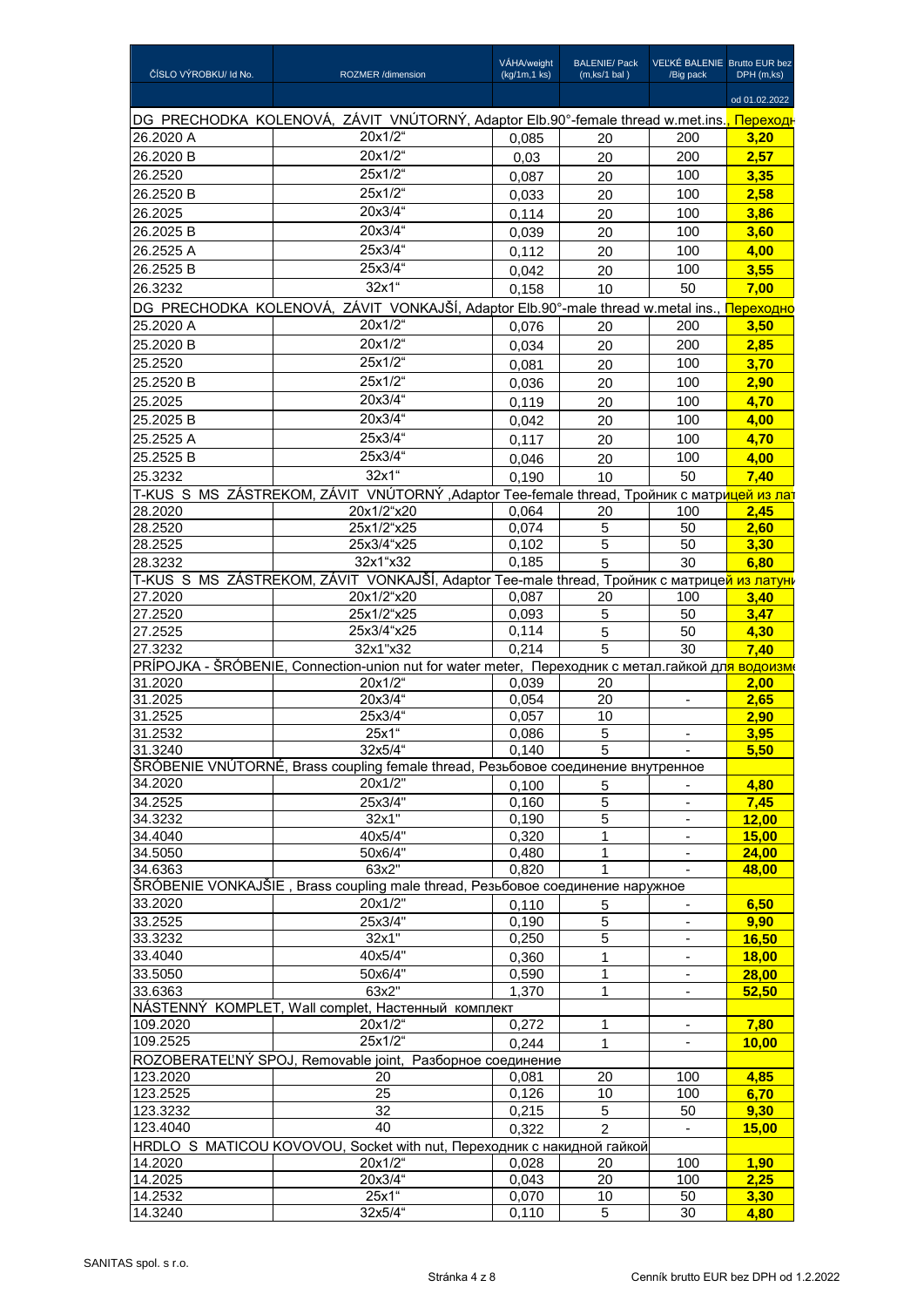| ČÍSLO VÝROBKU/ Id No.             | <b>ROZMER</b> /dimension                                                      | VÁHA/weight<br>(kg/1m,1 ks) | <b>BALENIE/ Pack</b><br>$(m, ks/1$ bal) | VEĽKÉ BALENIE Brutto EUR bez<br>/Big pack | DPH (m,ks)    |
|-----------------------------------|-------------------------------------------------------------------------------|-----------------------------|-----------------------------------------|-------------------------------------------|---------------|
|                                   |                                                                               |                             |                                         |                                           | od 01.02.2022 |
|                                   | PRECHODNÝ VENTIL, Threaded valve, Проходной вентиль                           |                             |                                         |                                           |               |
| 65.2020                           | 20                                                                            | 0,153                       | 10                                      | 50                                        | 8.00          |
| 65.2525                           | 25                                                                            | 0,220                       | 10                                      | 50                                        | 11,00         |
| 65.3232                           | 32                                                                            | 0,315                       | 10                                      | 30                                        | <b>16,00</b>  |
| 65.4040                           | 40                                                                            | 0,563                       | 5                                       | $\blacksquare$                            | <b>23,00</b>  |
| 65.5050                           | 50                                                                            | 0,835                       | $\overline{2}$                          |                                           | 31,00         |
| GUĽOVÝ KOHÚT, Valve, Шаровый кран |                                                                               |                             |                                         |                                           |               |
| 66.2020                           | 20                                                                            | 0.105                       | 20                                      | 100                                       | 7,00          |
| 66.2525                           | 25                                                                            | 0,193                       | 10                                      | 50                                        | 9,40          |
| 66.3232                           | 32                                                                            | 0,302                       | 10                                      | 30                                        | 13,70         |
| 66.4040                           | 40                                                                            | 0,356                       | 5                                       | 15                                        | <b>18,60</b>  |
| 66.5050                           | 50                                                                            | 0,600                       | $\overline{2}$                          |                                           | 28,00         |
| 66.6363                           | 63                                                                            | 1.28                        | 1                                       |                                           | 42.00         |
| 66.2020 M                         | GUĽOVÝ KOHÚT S MOTÝLIKOM, Valve with bow tie, Шаровый кран с бабочкой         |                             |                                         |                                           |               |
|                                   | 20                                                                            | 0,132                       | 20                                      | 100                                       | 7,00          |
| 66.2525 M                         | 25                                                                            | 0,174                       | 10                                      | 50                                        | 9,40          |
| 66.3232 M                         | 32                                                                            | 0,286                       | 10                                      | 30                                        | 13,70         |
|                                   | PODOMIETKOVÝ VENTIL, Shut off valve straight, Вентил под штукатурку проходной |                             |                                         |                                           |               |
| 64.2020                           | 20                                                                            | 0,212                       | 2                                       | $\blacksquare$                            | 11,50         |
| 64.2525                           | 25                                                                            | 0,265                       | 2                                       |                                           | 15.40         |
| 67.2020                           | SPÄTNÝ VENTIL, Check valve, Обратный клапан                                   |                             |                                         |                                           |               |
|                                   | 20                                                                            | 0,037                       | 10                                      | $\overline{\phantom{a}}$                  | 0,97          |
|                                   | PEVNÝ BOD, Fixed point, Жесткое крепление                                     |                             |                                         |                                           |               |
| 85.2020                           | 20                                                                            | 0,019                       | 20                                      |                                           | 1.05          |
| 85.2525                           | 25                                                                            | 0,022                       | 20                                      | $\overline{\phantom{a}}$                  | 1,15          |
| 85.3232                           | 32                                                                            | 0,034                       | 20                                      | $\overline{\phantom{a}}$                  | 1,20          |
| 85.4040                           | 40                                                                            | 0,041                       | 20                                      |                                           | 1.50          |
|                                   | ZÁVITOVÝ NÁTRUBOK, Threaded socket, Резьбовая муфта                           |                             |                                         |                                           |               |
| 18.2020                           | 20x1/2"                                                                       | 0.004                       | 20                                      | $\overline{\phantom{a}}$                  | 0,22          |
| 18.2025                           | 20x3/4"                                                                       | 0.007                       | 20                                      | $\overline{\phantom{a}}$                  | 0.25          |
| 70.1616                           | PRÍCHYTKA RÚR DVOJITÁ, Pipe clips dual, Хомут двойный                         |                             |                                         |                                           |               |
| 70.2020                           | 2x16<br>2x20                                                                  | 0,020<br>0,013              | 10<br>10                                | $\blacksquare$                            | 0,27<br>0.31  |
| 70.2525                           | 2x25                                                                          | 0,015                       | 10                                      | $\blacksquare$                            | 0,33          |
| PRÍCHYTKA RÚR, Pipe clips, Хомут  |                                                                               |                             |                                         |                                           |               |
| 71.1600                           | 16                                                                            | 0,010                       | 50                                      | $\overline{\phantom{a}}$                  | 0,17          |
| 71.2000                           | 20                                                                            | 0,006                       | 50                                      | 1000                                      | 0.17          |
| 71.2500                           | 25                                                                            | 0,007                       | 50                                      | 1000                                      | 0,19          |
| 71.3200                           | 32                                                                            | 0,009                       | 50                                      | 500                                       | 0,36          |
| 71.4000                           | 40                                                                            | 0,017                       | 50                                      |                                           | 0,44          |
| 71.5000                           | 50                                                                            | 0,034                       | 25                                      | $\blacksquare$                            | 0,68          |
| 71.6300                           | 63                                                                            | 0,044                       | 25                                      | $\overline{\phantom{a}}$                  | 0,79          |
| 71.7500                           | 75                                                                            | 0,088                       | 25                                      | $\overline{\phantom{a}}$                  | 1,54          |
|                                   | PRÍCHYTKA RÚR univerzálna, Pipe clips universal, Хомут универсальный          |                             |                                         |                                           |               |
| 80.3200                           | 20-32                                                                         | 0,018                       | 10                                      |                                           | 0,71          |
| 80.6300                           | 40-63                                                                         | 0,025                       | 5                                       | $\overline{\phantom{a}}$                  | 0,76          |
|                                   | PRÍCHYTKA RÚR špeciál, Pipe clips special, Хомут специальный                  |                             |                                         |                                           |               |
| 79.2000                           | 20                                                                            | 0.0070                      | 20                                      |                                           | 0,45          |
|                                   | ROZDELOVAČ, Distributor, Распределитель                                       |                             |                                         |                                           |               |
| 16.2510                           | 3/4"x1/2"                                                                     | 0,086                       | 20                                      | ٠                                         | 3,58          |
|                                   | ROZDELOVAČ PREDĹŽENÝ, Distributor elongate, Распределитель удлинённый         |                             |                                         |                                           |               |
| 16.2516                           | 3/4"x1/2"                                                                     | 0,101                       | 20                                      | $\overline{\phantom{a}}$                  | 4,00          |
|                                   | KOMPENZAČNÁ SLUČKA, Compensation piece, Компенсационная петля                 |                             |                                         |                                           |               |
| 74.2020                           | 20 PN 20                                                                      | 0,172                       | 10                                      | $\overline{\phantom{a}}$                  | 1,85          |
| 74.2520                           | 25 PN 20                                                                      | 0,270                       | 10                                      |                                           | 2,77          |
| 74.3220                           | 32 PN 20                                                                      | 0,464                       | 5                                       | ÷,                                        | 4,57          |
| 74.4020                           | 40 PN 20                                                                      | 0,738                       | 3                                       | $\overline{\phantom{a}}$                  | 5,82          |
|                                   | KRÍŽENIE RÚR OXY +, Transfer Bends, Перекрещивание труб                       |                             |                                         |                                           |               |
| 73.2020 OXY+                      | 20 PN 20                                                                      | 0,172                       | 10                                      | $\overline{\phantom{a}}$                  | 2,61          |
| 73.2520 OXY+                      | 25 PN 20                                                                      | 0,270                       | 10                                      |                                           | 3,53          |
| 73.3220 OXY+                      | 32 PN 20                                                                      | 0,464                       | 5                                       | $\blacksquare$                            | 4,44          |
| 73.4020 OXY+                      | 40 PN 20                                                                      | 0,738                       | 3                                       | $\overline{\phantom{a}}$                  | 5,88          |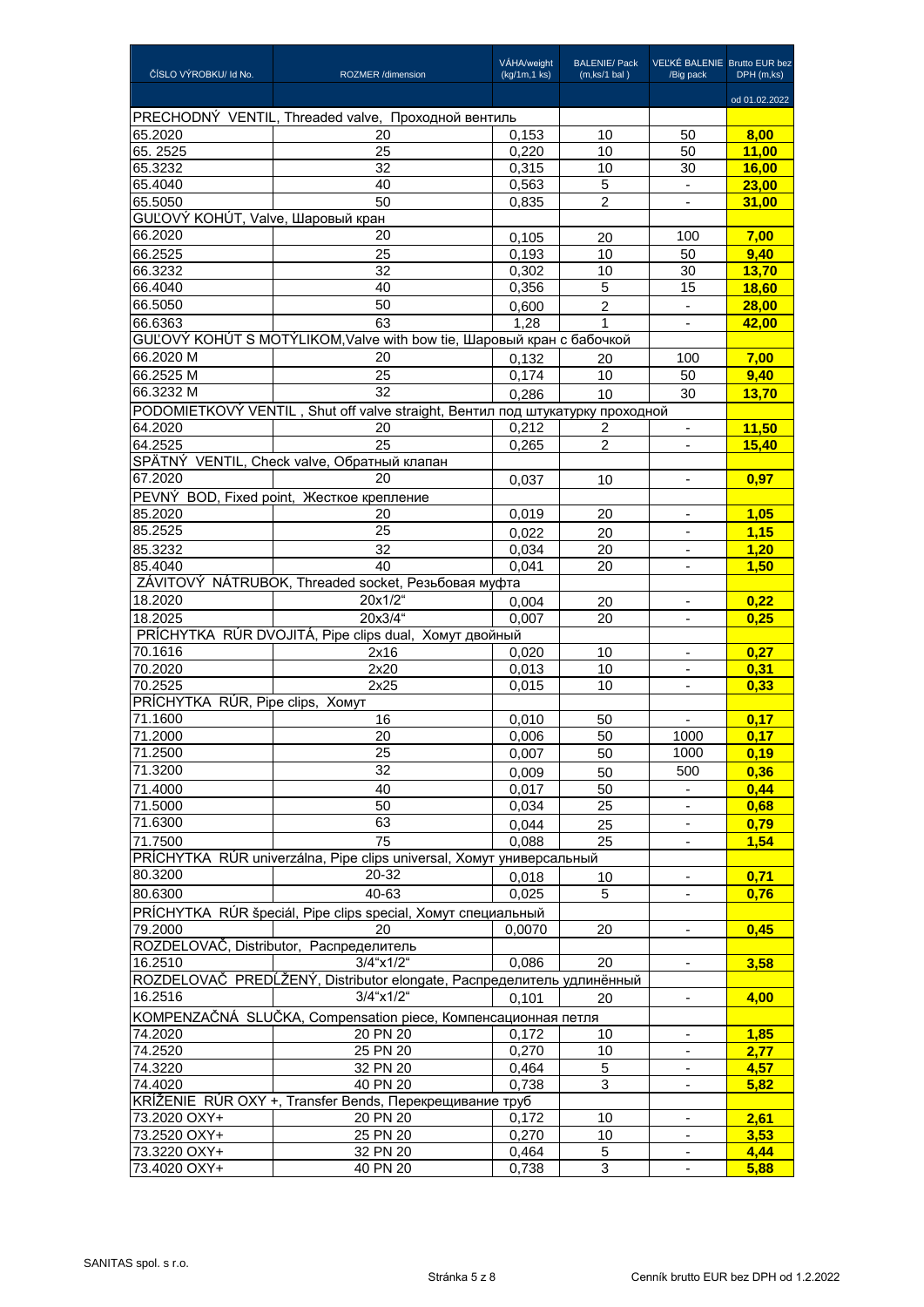| ČÍSLO VÝROBKU/ Id No. | <b>ROZMER</b> /dimension                                                                                     | VÁHA/weight<br>(kg/1m,1 ks) | <b>BALENIE/ Pack</b><br>(m, ks/1 bal) | VEĽKÉ BALENIE Brutto EUR bez<br>/Big pack | DPH (m,ks)    |
|-----------------------|--------------------------------------------------------------------------------------------------------------|-----------------------------|---------------------------------------|-------------------------------------------|---------------|
|                       |                                                                                                              |                             |                                       |                                           | od 01.02.2022 |
|                       | KRÍŽENIE RÚR, Transfer Bends, Перекрещивание труб                                                            |                             |                                       |                                           |               |
| 73.2016               | 20 PN 16                                                                                                     | 0,040                       | 10                                    | 200                                       | 1,08          |
| 73.2020               | 20 PN 20                                                                                                     | 0,045                       | 10                                    | 200                                       | 1,13          |
| 73.2516               | 25 PN 16                                                                                                     | 0,060                       | 10                                    | 100                                       | 1,44          |
| 73.2520               | 25 PN 20                                                                                                     | 0,065                       | 10                                    | 100                                       | 1,57          |
| 73.3216               | 32 PN 16                                                                                                     | 0,100                       | 5                                     | 50                                        | 2,23          |
| 73.3220               | 32 PN 20                                                                                                     | 0,120                       | 5                                     | 50                                        | 2,27          |
| 73.4016               | 40 PN 16                                                                                                     | 0,160                       | 5                                     | 20                                        | 3,00          |
| 73.4020               | 40 PN 20                                                                                                     | 0,185                       | 5                                     | 20                                        | 3,07          |
|                       | ZÁTKA DO TVAROVKY, Plug to the pipe fitting, Пробка                                                          |                             |                                       |                                           |               |
| 11.2014               | 20/14                                                                                                        | 0,005                       | 20                                    | $\blacksquare$                            | 0,20          |
| 11.2000 záslepka      | 20                                                                                                           | 0,006                       | 20                                    |                                           | 0,34          |
| 11.2010 zátka         | 1/2"                                                                                                         | 0,005                       | 20                                    | $\overline{\phantom{a}}$                  | 0,34          |
|                       | ZÁSLEPKA NA RÚRU, End cap for pipes, Заглушка для трубы                                                      |                             |                                       |                                           |               |
| 20.1600               | 16                                                                                                           | 0,010                       | 10                                    |                                           | 0,23          |
| 20.2000               | 20                                                                                                           | 0,007                       | 10                                    | 500                                       | 0,23          |
| 20.2500               | 25                                                                                                           | 0,010                       | 10                                    | 200                                       | 0,25          |
| 20.3200               | 32                                                                                                           | 0,017                       | 10                                    | 100                                       | 0,38          |
| 20.4000               | 40                                                                                                           | 0,026                       | 10                                    | 50                                        | 1,02          |
| 20.5000               | 50                                                                                                           | 0,043                       | 10                                    | 50                                        | 1,93          |
| 20.6300               | 63                                                                                                           | 0,118                       | 5                                     | 20                                        | 2,90          |
|                       | ZVÁRAČKA SANITAS KOMPLET, Welder-complet Sanitas,                                                            |                             | Сварочный апп.комп. Sanitas           |                                           |               |
| 90.0000               | P1-b 500W                                                                                                    | 6,600                       | 1                                     | $\blacksquare$                            | 480,00        |
| 90.1000               | P4-a 650W Profi                                                                                              | 8,000                       | 1                                     | $\overline{\phantom{a}}$                  | 734,00        |
| 90.1000 S (zv. sign.) | P4-a 650W Profi                                                                                              | 8,000                       | 1                                     |                                           | 755,00        |
| 90.5000               | P4-a 650W Mini                                                                                               | 7,000                       | $\mathbf{1}$                          | $\blacksquare$                            | 480,00        |
| 90.5000 S (zv. sign.) | P4-a 650W Mini                                                                                               | 7,000                       | 1                                     | $\overline{\phantom{a}}$                  | 515,00        |
| 90.6000               |                                                                                                              | 5,000                       | 1                                     | $\overline{\phantom{a}}$                  | 99,00         |
| 90.7000               | Zváračka PROTECO 800w,<br>zvaracka PROTECO 600w, piocna s                                                    | 4.500                       | 1                                     | ٠                                         | 57,00         |
|                       | nástavcami<br>ZVÁRAČKA SANITAS SAMOSTATNÁ, Welder, Сварочный аппарат                                         |                             |                                       |                                           |               |
| 90.2000               | P1-b 500W                                                                                                    | 1,600                       | 1                                     |                                           | 270,00        |
| 90.3000               | P4-a 650W                                                                                                    | 2,000                       | 1                                     |                                           | 320.00        |
|                       | │NÁSTAVEC ČELUSŤOVÝ ŠTANDARD, Adapter for welder standard, Насадка для вварного сед <mark>ла свароч</mark> н |                             |                                       |                                           |               |
| 91.1616               | 16                                                                                                           | 0,116                       | 1                                     |                                           | <b>19,00</b>  |
| 91.2020               | 20                                                                                                           | 0,116                       | 1                                     | $\overline{\phantom{a}}$                  | 20,00         |
| 91.2525               | 25                                                                                                           | 0,144                       | 1                                     | $\blacksquare$                            | 21,00         |
| 91.3232               | 32                                                                                                           | 0,231                       | $\mathbf{1}$                          |                                           | 25,00         |
| 91.4040               | 40                                                                                                           | 0,349                       | 1                                     | $\overline{\phantom{a}}$                  | 28,00         |
| 91.5050               | 50                                                                                                           | 0,644                       | 1                                     |                                           | 35,00         |
| 91.6363               | 63                                                                                                           | 0,926                       |                                       |                                           | 44,00         |
|                       | NÁSTAVEC ČELUSŤOVÝ PROFI, Adapter for welder profi, Насадка для вварного седла сварочного аппа               |                             |                                       |                                           |               |
| 91.1616P              | 16                                                                                                           | 0,116                       |                                       |                                           | 24,00         |
| 91.2020P              | 20                                                                                                           | 0,116                       | 1                                     | $\blacksquare$                            | 25,00         |
| 91.2525P              | 25                                                                                                           | 0,144                       | 1                                     | $\overline{\phantom{a}}$                  | 26,00         |
| 91.3232P              |                                                                                                              | 0,231                       |                                       | $\overline{\phantom{a}}$                  | 31,00         |
|                       | 32zz                                                                                                         |                             | 1                                     |                                           |               |
| 91.4040P              | 40                                                                                                           | 0,349                       | 1                                     | -                                         | 34,00         |
| 91.5050P              | 50                                                                                                           | 0,644                       | 1                                     | $\overline{\phantom{a}}$                  | 44,00         |
| 91.6363P              | 63                                                                                                           | 0,926                       | 1                                     |                                           | 54,00         |
|                       | NOŽNICE NA RÚRY, Pipes snips, Ножницы для труб                                                               |                             |                                       |                                           |               |
| 92.2042 DYNO          | 20-42                                                                                                        | 0,410                       |                                       |                                           | 55,00         |
| 92.2042 PROTECO       | 20-42                                                                                                        | 0,410                       |                                       |                                           | 19,00         |
|                       | OPRAVOVACIA SADA (OPRAVOVACÍ NÁSTAVEC + SADA OPRAVOVACÍCH ZÁTOK), Repairing set, Pem                         |                             |                                       |                                           |               |
| 93.1000               | opravovací nástavec                                                                                          | 0,180                       | 1                                     |                                           | 33,00         |
| 93.0000               | sada zátok (5ks/1bal)                                                                                        | 0,045                       |                                       |                                           | 12,00         |
|                       | OREZÁVAČ NA STABI RÚRY, Stabi pipe shaver, Обрезное устройство для армированных тру <mark>б STABI</mark>     |                             |                                       |                                           |               |
| 95.2025               | 20-25                                                                                                        | 0,204                       | 1                                     |                                           | 26,00         |
| 95.3240               | $32 - 40$                                                                                                    | 0,305                       | 1                                     | $\overline{\phantom{a}}$                  | 36,00         |
| 95.5000               | 50                                                                                                           | 0,334                       | 1                                     | $\overline{\phantom{a}}$                  | 36,00         |
| 95.6300               | 63                                                                                                           | 0,460                       | 1                                     |                                           | 40,00         |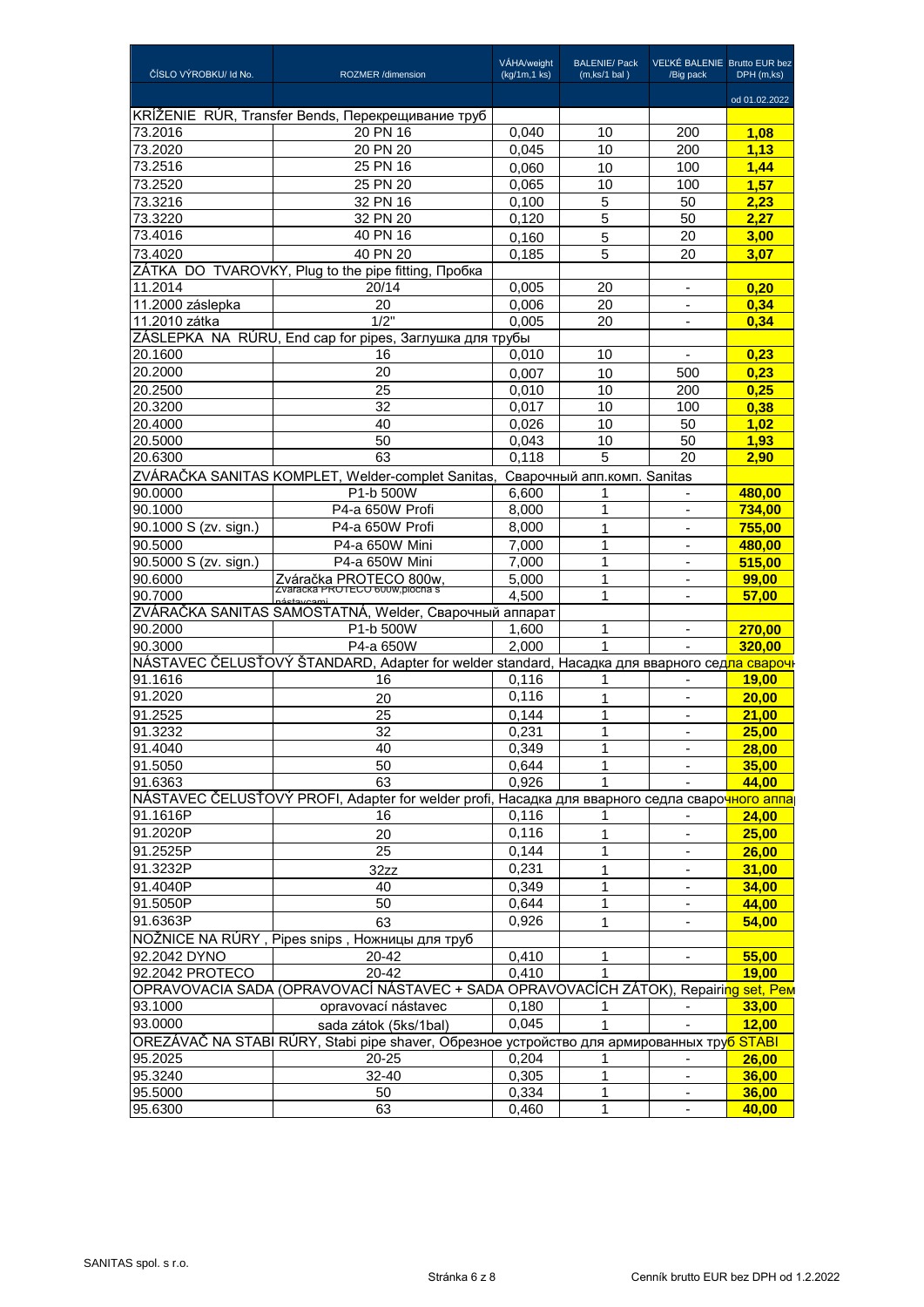| ČÍSLO VÝROBKU/ Id No. | <b>ROZMER</b> /dimension                                                                 | VÁHA/weight<br>(kg/1m, 1 ks) | <b>BALENIE/ Pack</b><br>(m, ks/1 bal) | VEĽKÉ BALENIE Brutto EUR bez<br>/Big pack            | DPH (m,ks)    |
|-----------------------|------------------------------------------------------------------------------------------|------------------------------|---------------------------------------|------------------------------------------------------|---------------|
|                       |                                                                                          |                              |                                       |                                                      | od 01.02.2022 |
|                       | SPOJOVACIE HADICE PRE SPLACHOVAČE, Connecting hose for wasch, Соединительный шланг для б |                              |                                       |                                                      |               |
| 95.1616300<br>p+p     | $3/8"x3/8" - 300$ mm                                                                     | 0,040                        | 10                                    | $\overline{\phantom{a}}$                             | 1,39          |
| 95.1616400<br>$p+p$   | 3/8"x3/8" - 400 mm                                                                       | 0,045                        | 10                                    | $\overline{\phantom{a}}$                             | 1,47          |
| 95.1616500<br>$p+p$   | 3/8"x3/8" - 500 mm                                                                       | 0,050                        | 10                                    | $\overline{\phantom{a}}$                             | 1.54          |
| 95.1616600<br>p+p     | 3/8"x3/8" - 600 mm                                                                       | 0,055                        | 10                                    | $\blacksquare$                                       | 1.62          |
| 95.1616800 p+p        | 3/8"x3/8" - 800 mm                                                                       | 0,060                        | 10                                    | $\blacksquare$                                       | 1,69          |
| 95.16161000 p+p       | 3/8"x3/8" - 1000 mm                                                                      | 0,065                        | 10                                    |                                                      | 1,77          |
| $95.16161200 p+p$     | 3/8"x3/8" - 1200 mm                                                                      | 0,070                        | 10                                    | $\blacksquare$                                       | 1,84          |
| 95.16161500 p+p       | 3/8"x3/8" - 1500 mm                                                                      | 0,075                        | 10                                    | $\overline{\phantom{a}}$                             | 1,92          |
| 95.16161800 p+p       | 3/8"x3/8" - 1800 mm                                                                      | 0,080                        | 10                                    | $\overline{\phantom{a}}$                             | 2.07          |
| 95.16162000 p+p       | 3/8"x3/8" - 2000 mm                                                                      | 0.085                        | 10                                    | $\overline{\phantom{a}}$                             | 2,13          |
| 95.1616300 p+k        | 3/8"x3/8" - 300 mm                                                                       | 0.040                        | 10                                    | $\centering \label{eq:reduced}$                      | 1,69          |
| 95.1616400<br>p+k     | $3/8$ "x $3/8$ " - 400 mm                                                                | 0,045                        | 10                                    | $\blacksquare$                                       | 1.77          |
| 95.1616500<br>p+k     | $3/8"x3/8" - 500$ mm                                                                     | 0.050                        | 10                                    | $\blacksquare$                                       | 1.84          |
| 95.1616600<br>p+k     | 3/8"x3/8" - 600 mm                                                                       | 0.055                        | 10                                    | $\blacksquare$                                       | 1.92          |
| 95.1616800 p+k        | 3/8"x3/8" - 800 mm                                                                       | 0,060                        | 10                                    | ÷,                                                   | 1,99          |
| 95.16161000 p+k       | 3/8"x3/8" - 1000 mm                                                                      | 0,065                        | 10                                    | $\centering \label{eq:reduced}$                      | 2,07          |
| 95.16161200 p+k       | 3/8"x3/8" - 1200 mm                                                                      | 0,070                        | 10                                    | $\overline{\phantom{a}}$                             | 2,13          |
| 95.16161500 p+k       | 3/8"x3/8" - 1500 mm                                                                      |                              |                                       |                                                      | 2,20          |
| 95.16161800 p+k       | 3/8"x3/8" - 1800 mm                                                                      | 0,075<br>0.080               | 10<br>10                              | $\overline{\phantom{a}}$                             | 2,35          |
| 95.16162000 p+k       | 3/8"x3/8" - 2000 mm                                                                      |                              | 10                                    | $\overline{\phantom{m}}$<br>$\overline{\phantom{a}}$ | 2.50          |
|                       |                                                                                          | 0,085                        | 10                                    |                                                      |               |
| 95.1616300 k+k        | 3/8"x3/8" - 300 mm                                                                       | 0,040                        |                                       | $\overline{\phantom{a}}$                             | 1,99          |
| 95.1616400 k+k        | 3/8"x3/8" - 400 mm                                                                       | 0,045                        | 10                                    | $\blacksquare$                                       | 2.07          |
| 95.1616500<br>k+k     | 3/8"x3/8" - 500 mm                                                                       | 0,050                        | 10                                    |                                                      | 2,13          |
| 95.1616600<br>k+k     | 3/8"x3/8" - 600 mm                                                                       | 0,055                        | 10                                    | $\overline{\phantom{a}}$                             | 2,20          |
| 95.1616800<br>k+k     | 3/8"x3/8" - 800 mm                                                                       | 0,060                        | 10                                    | $\overline{\phantom{a}}$                             | 2,28          |
| 95.16161000 k+k       | 3/8"x3/8" - 1000 mm                                                                      | 0,065                        | 10                                    | $\overline{\phantom{a}}$                             | 2,35          |
| 95.16161200 k+k       | 3/8"x3/8" - 1200 mm                                                                      | 0.070                        | 10                                    | $\overline{\phantom{a}}$                             | 2,43          |
| 95.16161500 k+k       | 3/8"x3/8" - 1500 mm                                                                      | 0,075                        | 10                                    | $\blacksquare$                                       | 2,50          |
| 95.16161800 k+k       | 3/8"x3/8" - 1800 mm                                                                      | 0.080                        | 10                                    | $\overline{\phantom{a}}$                             | 2,65          |
| 95.16162000 k+k       | 3/8"x3/8" - 2000 mm                                                                      | 0.085                        | 10                                    | $\overline{\phantom{a}}$                             | 2.73          |
| 95.2016300 p+p        | 1/2"x3/8" - 300 mm                                                                       | 0.040                        | 10                                    | $\blacksquare$                                       | 1,39          |
| 95.2016400<br>$p+p$   | 1/2"x3/8" - 400 mm                                                                       | 0,045                        | 10                                    |                                                      | 1,47          |
| 95.2016500<br>$p+p$   | 1/2"x3/8" - 500 mm                                                                       | 0.050                        | 10                                    | $\blacksquare$                                       | 1,54          |
| 95.2016600<br>$p+p$   | 1/2"x3/8" - 600 mm                                                                       | 0,055                        | 10                                    | $\overline{\phantom{a}}$                             | 1.62          |
| 95.2016800<br>$p+p$   | 1/2"x3/8" - 800 mm                                                                       | 0.060                        | 10                                    | $\overline{\phantom{a}}$                             | 1,69          |
| 95.20161000 p+p       | 1/2"x3/8" - 1000 mm                                                                      | 0,065                        | 10                                    |                                                      | <u>1,77</u>   |
| 95.20161200 p+p       | 1/2"x3/8" - 1200 mm                                                                      | 0,070                        | 10                                    | $\overline{\phantom{a}}$                             | 1,84          |
| 95.20161500 p+p       | 1/2"x3/8" - 1500 mm                                                                      | 0,075                        | 10                                    | $\overline{\phantom{a}}$                             | 1,92          |
| 95.20161800 p+p       | 1/2"x3/8" - 1800 mm                                                                      | 0,080                        | 10                                    | $\overline{\phantom{a}}$                             | 2,07          |
| 95.20162000 p+p       | 1/2"x3/8" - 2000 mm                                                                      | 0,085                        | 10                                    |                                                      | 2.13          |
| 95.2016300 p+k        | 1/2"x3/8" - 300 mm                                                                       | 0,040                        | 10                                    | $\overline{\phantom{a}}$                             | 1.62          |
| 95.2016400 p+k        | 1/2"x3/8" - 400 mm                                                                       | 0,045                        | 10                                    | $\overline{\phantom{a}}$                             | 1,69          |
| 95.2016500 p+k        | 1/2"x3/8" - 500 mm                                                                       | 0,050                        | 10                                    | $\blacksquare$                                       | 1.77          |
| 95.2016600 p+k        | 1/2"x3/8" - 600 mm                                                                       | 0,055                        | 10                                    | $\overline{\phantom{a}}$                             | 1,84          |
| 95.2016800 p+k        | 1/2"x3/8" - 800 mm                                                                       | 0,060                        | 10                                    | $\overline{\phantom{a}}$                             | 1,92          |
| 95.20161000 p+k       | 1/2"x3/8" - 1000 mm                                                                      | 0,065                        | 10                                    | $\overline{\phantom{a}}$                             | 1,99          |
| 95.20161200 p+k       | 1/2"x3/8" - 1200 mm                                                                      | 0,070                        | 10                                    | $\overline{\phantom{a}}$                             | 2,07          |
| 95.20161500 p+k       | 1/2"x3/8" - 1500 mm                                                                      | 0,075                        | 10                                    |                                                      | 2,13          |
| 95.20161800 p+k       | 1/2"x3/8" - 1800 mm                                                                      | 0,080                        | 10                                    | $\overline{\phantom{a}}$                             | 2,20          |
| 95.20162000 p+k       | 1/2"x3/8" - 2000 mm                                                                      | 0,085                        | 10                                    | $\overline{\phantom{a}}$                             | 2,28          |
| 95.2016300 k+k        | 1/2"x3/8" - 300 mm                                                                       | 0,040                        | 10                                    | $\overline{\phantom{a}}$                             | 2,20          |
| 95.2016400 k+k        | 1/2"x3/8" - 400 mm                                                                       | 0,045                        | 10                                    | $\overline{\phantom{a}}$                             | 2,28          |
| 95.2016500<br>k+k     | 1/2"x3/8" - 500 mm                                                                       | 0,050                        | 10                                    | $\overline{\phantom{a}}$                             | 2,35          |
| 95.2016600<br>k+k     | 1/2"x3/8" - 600 mm                                                                       | 0,055                        | 10                                    | $\centerdot$                                         | 2,43          |
| 95.2016800 k+k        | 1/2"x3/8" - 800 mm                                                                       | 0,060                        | 10                                    | $\blacksquare$                                       | 2,50          |
| 95.20161000 k+k       | 1/2"x3/8" - 1000 mm                                                                      | 0,065                        | 10                                    | $\overline{\phantom{a}}$                             | 2,58          |
| 95.20161200 k+k       | 1/2"x3/8" - 1200 mm                                                                      | 0,070                        | 10                                    | $\blacksquare$                                       | 2,65          |
| 95.20161500 k+k       | 1/2"x3/8" - 1500 mm                                                                      | 0,075                        | 10                                    | $\overline{\phantom{a}}$                             | 2,73          |
| 95.20161800 k+k       | 1/2"x3/8" - 1800 mm                                                                      | 0,080                        | 10                                    | $\overline{\phantom{a}}$                             | 2,80          |
| 95.20162000 k+k       | 1/2"x3/8" - 2000 mm                                                                      | 0,085                        | 10                                    | $\overline{\phantom{a}}$                             | 2,87          |
|                       |                                                                                          |                              |                                       |                                                      |               |